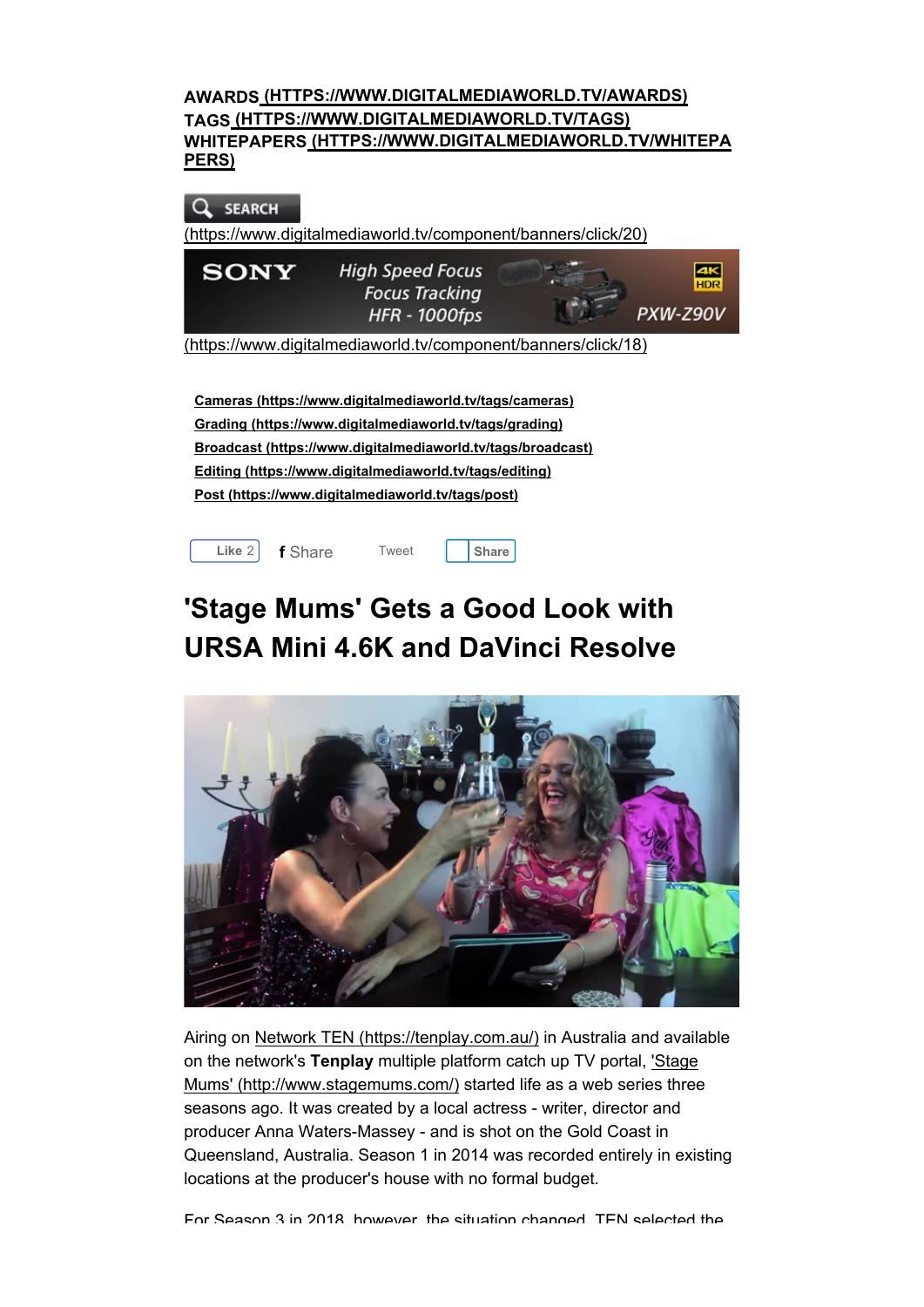of two stage mothers who will go to any lengths to give their daughters opportunities to show off their amazing talents, most of which don't work out exactly as planned.

## Under the Sun

In spite of humble beginnings and low budget at the start, 'Stage Mums' has a distinctive look and feel, like all television series. The look is highly stylised to enhance the extreme comedy, and combines a fast-paced, flat reality show look with the bright, hot feeling that comes from shooting under the Gold Coast sunlight. This season's DP Andrew Condor and one of the producers **Amie Casey**, who also worked as a production manager, decided to use the Blackmagic Design URSA Mini 4.6K as the main camera in order to define and capture the look more clearly.



"We definitely wanted 'Stage Mums' to be bright, colourful and related to the style of Australian television generally. We wanted Australians to recognise and feel it was their show, but also have a chance to gain an international following," Amie said. "As a producer, what I liked about working with Blackmagic Design cameras was their portability. Our production days were fast paced and largely location based, and working with such easily manoeuvrable cameras without having to compromise on quality was the best of both worlds."

DP Andrew Condor used an URSA Mini 4.6K as the A and B camera and a Pocket Cinema Camera for behind-the-scenes shots and as a second unit insert and pick up camera. Both cameras made use of a conventional Rec 709 LUT and were used in multiple locations, involving a variety of different natural and artificial lighting situations.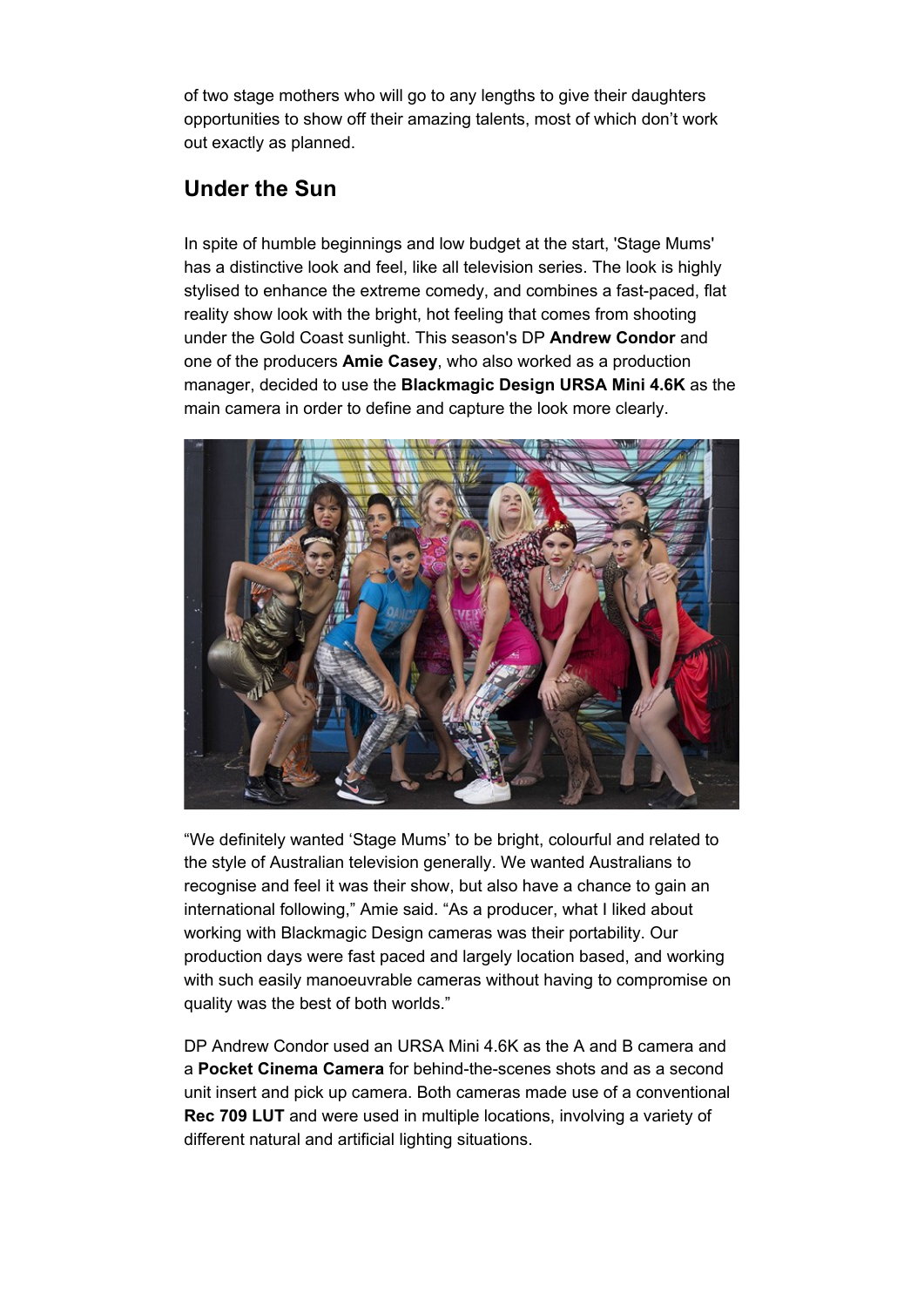## On Set with Ursa Mini 4.6K

"The Ursa Mini 4.6K is a great choice for quality in a lightweight, compact body," said Andrew. "It worked especially well for 'Stage Mums' because I wanted a smaller camera package for a run-and-gun feel, but still wanted to record high quality images. We often found ourselves in very small shooting locations, but its compact size allowed us to get shots where bigger cameras just would not have fit. We were always able to fit both cameras to keep the style of the show consistent."



The 15 stops of dynamic range and low light capabilities were also reassuring and convenient when trying to work within the tight schedule and even tighter lighting budget. Those scheduling and budget constraints also made Andrew want to work with a smaller team of people around the cameras.

"The URSA Mini 4.6K comes into its own in such situations,"he said. "My excellent B camera operator Colin Larsen and I were able to control everything in an instant and keep the flow of the show going. We had a few slow-mo shots, and being able to shoot up to 120fps without quality loss was fantastic. We also had several locations where we were constantly dealing with different levels of illumination, but the quality of the built-in ND filters was such that we didn't need to worry about filtration in front of the lens."

#### Multiple Deliverables for Multiple Platforms

Post production for the series was completed at Sound Vision Studio (https://soundvisionstudio.com/en/home/) by post producer Roberot Merlini, who worked on the DaVinci Resolve Studio system. He could use the one system for colour correction, audio and video editing and final HD and UHD delivery for the various channels, which at this stage include Channel 10 Peach, Tenplay and US platform Seeka TV.